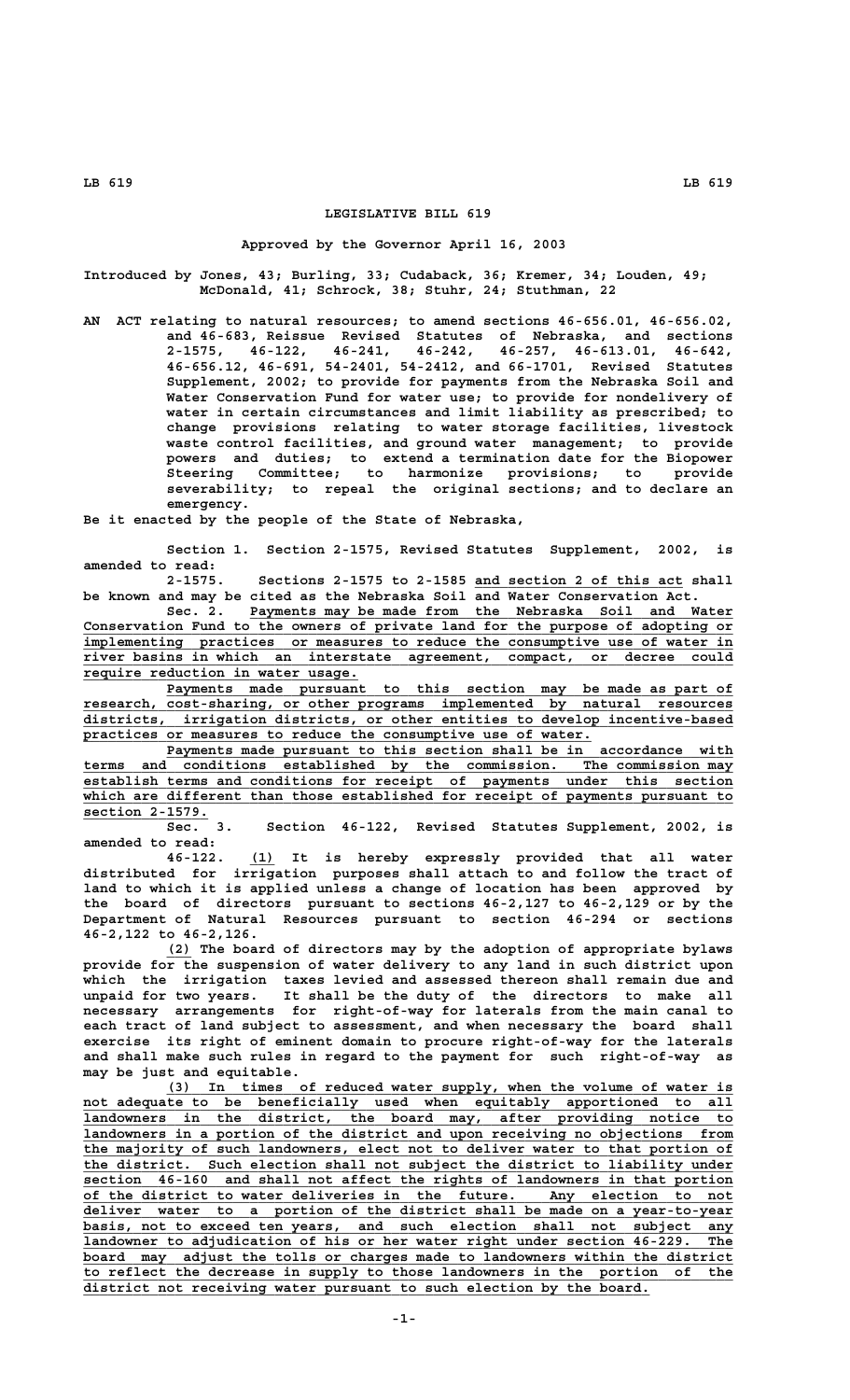**Sec. 4. Section 46-241, Revised Statutes Supplement, 2002, is amended to read:**

**46-241. (1) Every person intending to construct and operate a storage reservoir for irrigation or any other beneficial purpose or intending to construct and operate a facility for intentional underground water storage** and recovery shall, except as provided in <del>sections 46-243 and 46-257</del>  **\_\_\_\_\_\_\_\_\_\_\_\_\_\_\_\_\_\_\_\_\_\_\_\_\_\_\_\_\_\_\_\_\_\_\_\_\_\_\_\_\_\_\_\_\_\_\_\_\_\_\_\_\_\_\_\_\_\_\_\_\_\_\_\_\_\_\_ subsections (2) and (3) of this section and section 46-243, make an application to the department upon the prescribed form and provide such plans, \_\_\_\_\_\_\_\_\_\_\_\_\_\_\_\_\_\_\_\_\_\_\_** drawings, and specifications as are necessary to comply with section 46-257. **Such application shall be filed and proceedings had thereunder in the same manner and under the same rules and regulations as other applications. Upon \_\_\_\_\_\_\_\_\_\_\_\_\_\_\_\_\_\_\_\_\_\_\_\_\_\_\_\_\_\_\_\_\_\_\_\_\_\_\_\_\_\_\_\_ the approval of such application under this section and any approval required** by section 46-257, the applicant shall have the right to construct and impound **in such reservoir, or store in and recover from such underground water storage** facility, all waters water not otherwise appropriated and any appropriated **water not needed for immediate use, to construct and operate necessary ditches for the purpose of conducting water to such storage reservoir or facility, and to condemn land for such reservoir, ditches, or other facility. The procedure to condemn property shall be exercised in the manner set forth in sections 76-704 to 76-724.**

 **\_\_\_\_\_\_\_\_\_\_\_\_\_\_\_\_\_\_\_\_\_\_\_\_\_\_\_\_\_\_\_\_\_\_\_\_\_\_\_\_\_\_\_\_\_\_\_\_\_\_\_\_\_\_\_\_\_\_\_\_\_\_\_\_ (2) Any person intending to construct an on-channel reservoir with a** water storage impounding capacity of less than fifteen acre-feet measured<br>below the crest of the lowest open outlet or overflow shall be exempt from  **\_\_\_\_\_\_\_\_\_\_\_\_\_\_\_\_\_\_\_\_\_\_\_\_\_\_\_\_\_\_\_\_\_\_\_\_\_\_\_\_\_\_\_\_\_\_\_\_\_\_\_\_\_\_\_\_\_\_\_\_\_\_\_\_\_\_\_\_\_\_\_\_\_\_\_\_\_\_ below the crest of the lowest open outlet or overflow shall be exempt from \_\_\_\_\_\_\_\_\_\_\_\_\_\_\_\_\_\_\_\_\_\_\_\_\_\_\_\_\_\_\_\_\_\_\_\_\_\_\_\_\_\_\_\_\_\_\_\_\_\_\_\_\_\_\_\_\_\_\_\_\_\_\_\_\_\_\_\_\_\_\_\_\_\_\_\_\_\_ subsection (1) of this section as long as there will be (a) no diversion or \_\_\_\_\_\_\_\_\_\_\_\_\_\_\_\_\_\_\_\_\_\_\_\_\_\_\_\_\_\_\_\_\_\_\_\_\_\_\_\_\_\_\_\_\_\_\_\_\_\_\_\_\_\_\_\_\_\_\_\_\_\_\_\_\_\_\_\_\_\_\_\_\_\_\_\_\_\_ withdrawal of water from the reservoir and (b) no release of water from the**  $r$ eservoir for the purpose of downstream diversion or withdrawal. This subsection does not exempt any person from the requirements of section 46-257  **or 54-2412. \_\_\_\_\_\_\_\_\_\_\_**

 **\_\_\_\_\_\_\_\_\_\_\_\_\_\_\_\_\_\_\_\_\_\_\_\_\_\_\_\_\_\_\_\_\_\_\_\_\_\_\_\_\_\_\_\_\_\_\_\_\_\_\_\_\_\_\_\_\_\_\_\_\_\_\_\_\_\_\_\_ (3) Any person intending to construct a reservoir, holding pond, or** lagoon for the sole purpose of holding, managing, or disposing of animal or  **\_\_\_\_\_\_\_\_\_\_\_\_\_\_\_\_\_\_\_\_\_\_\_\_\_\_\_\_\_\_\_\_\_\_\_\_\_\_\_\_\_\_\_\_\_\_\_\_\_\_\_\_\_\_\_\_\_\_\_\_\_\_\_\_\_\_\_\_\_\_\_\_\_\_\_\_\_\_ human waste shall be exempt from subsection (1) of this section. This \_\_\_\_\_\_\_\_\_\_\_\_\_\_\_\_\_\_\_\_\_\_\_\_\_\_\_\_\_\_\_\_\_\_\_\_\_\_\_\_\_\_\_\_\_\_\_\_\_\_\_\_\_\_\_\_\_\_\_\_\_\_\_\_\_\_\_\_\_\_\_\_\_\_\_\_\_\_ subsection does not exempt any person from any requirements of section 46-233, \_\_\_\_\_\_\_\_\_\_\_\_\_\_\_\_\_\_\_ 46-257, or 54-2412.**

 **\_\_\_\_\_\_\_\_\_\_\_\_\_\_\_\_\_\_\_\_\_\_\_\_\_\_\_\_\_\_\_\_\_\_\_\_\_\_\_\_\_\_\_\_\_\_\_\_\_\_\_\_\_\_\_\_\_\_\_\_\_\_\_\_\_\_\_\_ (4) Every person intending to modify or rehabilitate an existing \_\_\_\_\_\_\_\_\_\_\_\_\_\_\_\_\_\_\_\_\_\_\_\_\_\_\_\_\_\_\_\_\_\_\_\_\_\_\_\_\_\_\_\_\_\_\_\_\_\_\_\_\_\_\_\_\_\_\_\_\_\_\_\_\_\_\_\_\_\_\_\_\_\_\_\_\_\_ storage reservoir so that its impounding capacity is to be increased shall \_\_\_\_\_\_\_\_\_\_\_\_\_\_\_\_\_\_\_\_\_\_\_\_\_\_\_\_\_\_\_\_\_\_\_\_\_\_\_\_\_\_\_ comply with subsection (1) of this section.**

 **\_\_\_ (5) The owner of a storage reservoir or facility shall be liable for all damages arising from leakage or overflow of the water therefrom or from the breaking of the embankment of such reservoir. The owner or possessor of a** reservoir or intentional underground water storage facility shall does not **have the right to store water in such reservoir or facility during the time that such water is required in ditches for direct irrigation or for any reservoir or facility holding a senior right. Every person who owns, controls, or operates a reservoir or intentional underground water storage facility, except political subdivisions of this state, shall be required to pass through the outlets of such reservoir or facility, whether presently existing or hereafter constructed, a portion of the measured inflows to furnish water for livestock in such amounts and at such times as directed by the department to meet the requirements for such purposes as determined by the department, except that a reservoir or facility owner shall not be required to release water for this purpose which has been legally stored. Any dam shall be constructed in accordance with section 46-257, and the outlet works shall** be installed in such a manner so that water may be released in compliance with **this section. The requirement for outlet works may be waived by the department upon a showing of good cause. Whenever any person diverts water from a public stream and returns it into the same stream, he or she may take out the same amount of water, less a reasonable deduction for losses in transit, to be determined by the department, if no prior appropriator for beneficial use is prejudiced by such diversion.**

 **——— \_\_\_ (3) (6) An application for storage and recovery of water intentionally stored underground may be made only by an appropriator of record who shows, by documentary evidence, sufficient interest in the underground water storage facility to entitle the applicant to the water requested.**

Sec. 5. Section 46-242, Revised Statutes Supplement, 2002, **amended to read:**

**46-242. (1) After the completion to the satisfaction of the department of a storage reservoir for which a permit has been obtained pursuant to section 46-241, any person proposing to apply to beneficial use the water stored shall file with the department an application for a permit particularly describing the use to which the water is to be applied and, if for irrigation, describing the land to be irrigated.**

**(2) Application may be made for a permit to appropriate water for**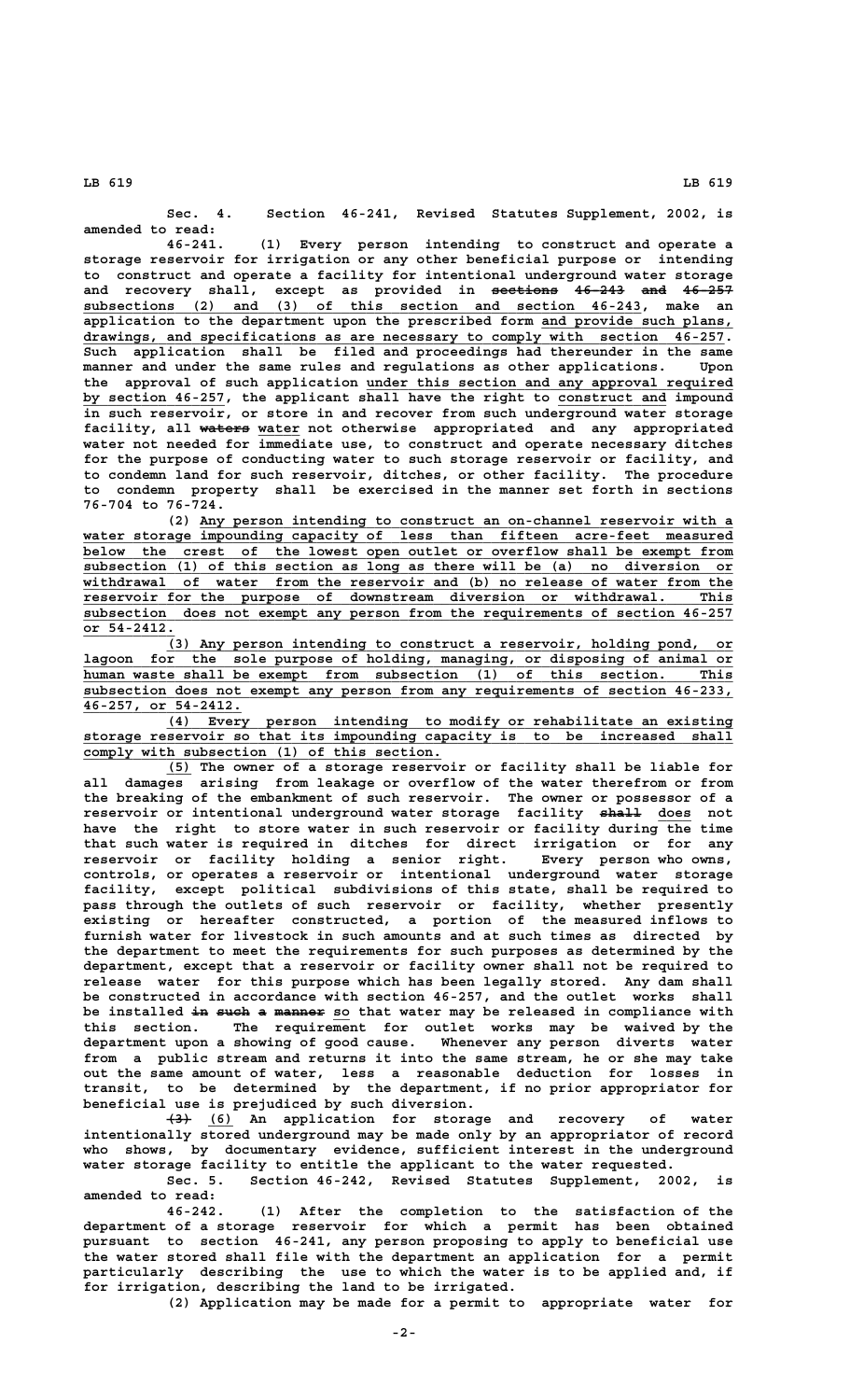**the irrigation of land lying both upstream and downstream from a storage reservoir or intentional underground water storage facility. Under an approved application for a permit to appropriate water stored in a reservoir or facility for use on land upstream from such reservoir or facility, water may be diverted from the stream by the applicant and a compensating amount of water shall be released from the reservoir or facility for the use of downstream appropriators, but the rights of prior appropriators shall not be adversely affected by such exchange of water.**

**(3) The owner of a storage reservoir shall have a preferred right to make such application for a period of six months from the time limited for the completion of such reservoir. The date of the expiration of such period shall be endorsed upon the application when allowed. If an application is made by**  $\frac{1}{2}$  a person other than <del>such</del> the owner of a reservoir at any time, the same application shall not be approved by the department until the applicant shows, **by documentary evidence, sufficient interest in such storage reservoir to entitle the applicant to enough water for the purpose set forth in the application.**

**(4) Application may be made for a permit to appropriate water from a storage reservoir, subject to subsection (3) of this section, or an** intentional underground water storage facility, subject to subsection  $\left(4\right)$  (6) **of section 46-241, for instream use of water for recreation or fish and wildlife if the appropriation will not prejudice the rights of any prior appropriator for a beneficial use.**

**(5) An unapproved application for a permit pursuant to this section which is pending on August 26, 1983, may be amended to include use of stored water for intentional underground water storage.**

**Sec. 6. Section 46-257, Revised Statutes Supplement, 2002, is amended to read:**

**46-257.** (1)  $\left\{\nabla \cdot \mathbf{A} + \mathbf{B} \cdot \mathbf{B} \right\}$  as provided in subsections  $\left\{\nabla \cdot \mathbf{A} + \mathbf{B} \cdot \mathbf{B} \right\}$  and subsection (3) of this section, any person intending to construct, modify, or  **\_\_\_\_\_\_\_\_\_\_\_\_ rehabilitate a dam for any purpose, including, but not limited to, providing a reservoir for temporary or permanent storage of surface water, well water, \_\_\_\_\_\_\_\_\_ ——— \_\_ human or animal waste effluent, and or mine tailings and sediments, shall \_\_\_\_\_\_\_\_\_\_\_\_\_\_\_\_\_\_\_\_\_\_\_\_\_\_\_\_\_\_\_\_\_\_\_\_\_\_\_\_\_\_\_\_\_ submit an application for approval along with plans, drawings, and ———— \_\_\_\_\_\_\_ ——— specifications of the same project to the Department of Natural Resources and** at the same time submit an application to comply with section 46-241, when<br>
applicable, before beginning such construction, <u>modification, or</u>  **——————————— \_\_\_\_ \_\_\_\_\_\_\_\_\_\_\_\_\_\_\_\_\_\_\_\_\_\_\_\_ applicable, before beginning such construction, modification, or \_\_\_\_\_\_\_\_\_\_\_\_\_\_\_\_\_\_\_\_\_\_\_\_\_\_\_\_\_\_\_\_\_\_\_\_\_\_\_\_\_\_\_\_\_\_\_\_\_\_\_\_\_\_\_\_\_\_\_\_\_\_\_\_\_\_\_\_\_\_\_\_\_\_\_\_\_\_ rehabilitation. When applicable, the applicant shall at the same time submit \_\_\_\_\_\_\_\_\_\_\_\_\_\_\_\_\_\_\_\_\_\_\_\_\_\_\_\_\_\_\_\_\_\_\_\_\_\_\_\_\_\_\_\_\_\_\_\_\_\_\_\_\_\_\_\_\_\_\_\_\_\_\_\_\_\_\_\_\_\_\_\_\_\_\_\_\_\_ an application to comply with section 46-241. Except as provided in \_\_\_\_\_\_\_\_\_\_\_\_\_\_\_\_\_\_\_\_\_\_\_\_\_\_\_\_\_\_\_\_\_\_\_\_\_\_\_\_\_\_\_\_\_\_\_\_\_\_\_\_\_\_\_\_\_\_\_\_\_\_\_\_\_\_\_\_\_\_\_\_\_\_\_\_\_\_ subsection (3) of this section, any person intending to abandon an existing** dam through breaching or removal or as otherwise defined by the department  **\_\_\_\_\_\_\_\_\_\_\_\_\_\_\_\_\_\_\_\_\_\_\_\_\_\_\_\_\_\_\_\_\_\_\_\_\_\_\_\_\_\_\_\_\_\_\_\_\_\_\_\_\_\_\_\_\_\_\_\_\_\_\_\_\_\_\_\_\_\_\_\_\_\_\_\_\_\_ shall submit to the department such plans and drawings as are requested by the**  $\frac{1}{2}$  department before beginning such abandonment. No dam shall be constructed,  **\_\_\_\_\_\_\_\_\_\_\_\_\_\_\_\_\_\_\_\_\_\_\_\_\_\_\_\_\_\_\_\_\_\_\_\_\_ modified, rehabilitated, or abandoned until the required plans, drawings, and specifications have been approved by the department.**

 **——— \_\_\_ (b) (2) An applicant for a permit for a livestock waste control** facility which includes a dam, holding pond, or lagoon for which approval by  **\_\_\_\_\_\_\_\_\_\_\_\_\_\_\_\_\_\_\_\_\_\_\_\_\_\_\_\_\_\_\_\_\_\_\_\_\_\_\_\_\_\_\_\_\_\_\_\_\_\_\_\_\_\_\_\_\_\_\_\_\_\_\_\_\_\_\_\_\_\_\_\_\_\_\_\_\_\_ the Department of Natural Resources is not otherwise required by this section,** but is required by the Department of Environmental Quality <del>in conjunction with</del> **the Department of Natural Resources to obtain approval for any dam or lagoon \_ \_\_\_\_\_\_\_\_\_\_\_\_\_\_\_\_\_\_\_\_\_\_\_\_\_\_\_\_\_\_\_\_\_\_\_\_\_\_\_\_\_\_ under section 54-2412, shall submit an application for approval along with plans, drawings, and specifications to the Department of Natural Resources and obtain approval before beginning construction. The Department of Natural \_\_\_\_\_\_\_\_\_\_\_\_\_\_\_ Resources shall approve or deny the dam, holding pond, or lagoon within sixty days after the request is made.**

 $\left(42\right)$  Any person intending to construct (3) Subsection (1) of this  **\_\_\_\_\_\_\_\_\_\_\_\_\_\_\_\_\_\_\_\_\_\_\_\_\_\_\_\_\_\_\_\_\_\_\_\_\_\_\_\_\_\_\_\_\_\_\_\_\_\_\_\_\_\_\_\_\_\_\_\_\_\_\_\_\_\_\_\_\_\_\_\_\_\_\_\_\_\_ section does not apply to the construction, modification, rehabilitation, or \_\_\_\_\_\_\_\_\_\_\_\_\_\_\_\_\_\_\_\_\_\_\_\_\_\_\_\_\_\_\_\_\_\_\_\_ abandonment of a dam which (a) is a low-hazard dam, as defined in the rules \_\_\_\_\_\_ and regulations of the department, (b) is less than twenty-five feet high,** measured from the natural bed of the stream or watercourse lowest elevation of the natural ground at the downstream toe of the dam to the top of the dam, with a water storage impounding capacity of less than fifteen acre-feet,  $\frac{1}{n}$  measured below the crest of the lowest open outlet or overflow, and with (c) **has a total storage capacity, including surcharge storage through any \_\_\_ — ————————— ————————— ——————— ——————— —— emergency spillway, below the top of the dam of less than fifty acre-feet, ————————— ————————— ————— ——— ——— —— ——— ———**  shall be exempt from subsection (1) of this section and also shall be exempt from subsection (1) of section 46-241 as long as there will be no diversion or  $w$ ithdrawal of water from the reservoir.

> $\overline{43}$  Any person intending to construct on a dry watercourse a  $1$ ow-hazard dam, as defined in the rules and regulations of the department, less than twenty-five feet high, measured from the natural bed of the stream or watercourse at the downstream toe of the dam to the top of the dam, for the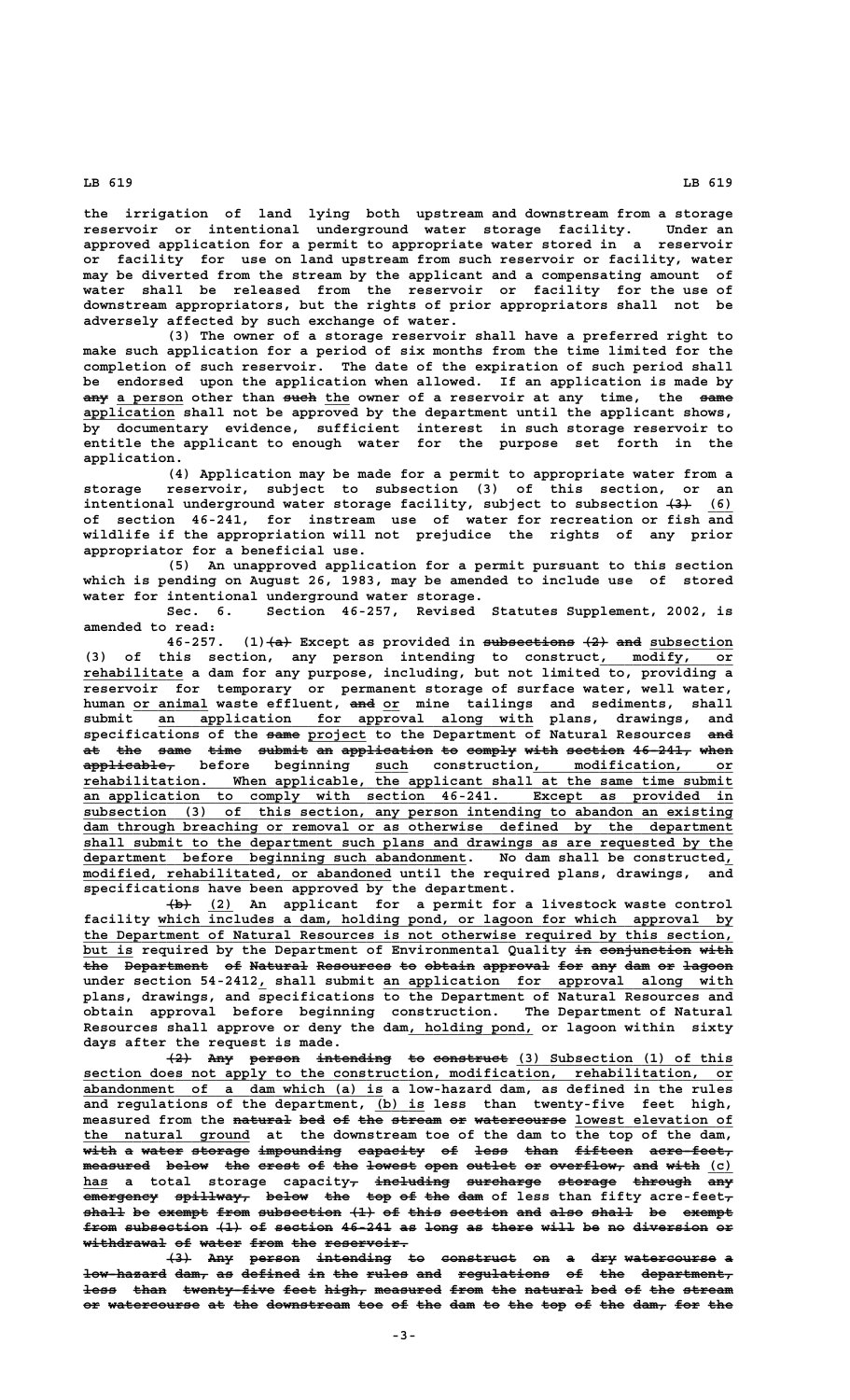sole purpose of holding, managing, or disposing of animal or human waste shall be exempt from subsection (1) of this section and also shall be exempt from  $\frac{1}{\text{subsection}}$  (1) of section 46-241 if surface water runoff, except incidental **runoff from the upstream area, is adequately diverted around the structure and —————— ———— ——— ———————— ————— —— —————————— ———————— —————— ——— ————————— ——** is not permitted to enter the reservoir area and if the total storage capacity below the top of the dam is less than fifty acre-feet. For purposes of this  $section_7$  incidental runoff means the runoff that drains from the slope of the **embankments, the top of the dam, the reservoir area, the feedlots, the ———————————— ——— ——— —— ——— ———— ——— ————————— ————— ——— ————————— —— associated roadways, and up to twenty-five acres of additional area that —————————— ————————— ——— —— —— ——————————— ————— —— —————————— ———— ——— cannot be diverted. Incidental runoff capacity from a twenty-five-year —————— —— ————————— —————————— —————— ———————— ———— — ——————————————— frequency, twenty-four-hour storm must be provided for in the waste reservoir —————————— ———————————————— ————— ———— —— ———————— ——— —— ——— ————— ———————— in addition to the capacity required for the waste effluent or stored —— ———————— —— ——— ———————— ———————— ——— ——— ————— ———————— —— —————— ————————— \_\_\_\_\_\_\_\_\_\_\_\_\_\_\_\_\_\_\_\_\_\_\_\_\_\_\_\_\_\_\_\_\_\_\_\_\_\_\_\_\_\_\_\_\_\_\_\_\_\_\_\_\_\_\_\_\_\_\_\_\_\_\_\_\_\_\_\_ materials between the lowest elevation of the downstream toe of the dam and \_\_\_\_\_\_\_\_\_\_\_\_\_\_\_\_\_\_\_\_\_\_\_\_\_\_\_\_\_\_\_\_\_\_\_\_\_\_\_\_\_\_\_\_\_\_\_\_\_\_\_\_\_\_\_\_\_\_\_\_\_\_\_\_\_\_\_\_\_\_\_\_\_\_\_\_\_\_ the top of the dam, and (d) is not subject to subsection (1) or (4) of section 46-241. \_\_\_\_\_\_**

(4) Subsections  $\{2\}$  and <u>Within sixty days after completion of any</u>  **\_\_\_\_\_\_\_\_\_\_\_\_\_\_\_\_\_\_\_\_\_\_\_\_\_\_\_\_\_\_\_\_\_\_\_\_\_\_\_\_\_\_\_\_\_\_\_\_\_\_\_\_\_\_\_\_\_\_\_\_\_\_\_\_\_\_\_\_\_\_\_\_\_\_\_\_\_\_ dam, holding pond, or lagoon subject to subsection (1) or (2) of this section, \_\_\_\_\_\_\_\_\_\_\_\_\_\_\_\_\_\_\_\_\_\_\_\_\_\_\_\_\_\_\_\_\_\_\_\_\_\_\_\_\_\_\_\_\_\_\_\_\_\_\_\_\_\_\_\_\_\_\_\_\_\_\_\_\_\_\_\_\_\_\_\_\_\_\_\_\_\_ a certification in the form required by the Department of Natural Resources \_\_\_\_\_\_\_\_\_\_\_\_\_\_\_\_\_\_\_\_\_\_\_\_\_\_\_\_\_\_\_\_\_\_\_\_\_\_\_\_\_\_\_\_\_\_\_\_\_\_\_\_\_\_\_\_\_\_\_\_\_\_\_\_\_\_\_\_\_\_\_\_\_\_\_\_\_\_ that the dam, holding pond, or lagoon has been constructed in accordance with \_\_\_\_\_\_\_\_\_\_\_\_\_\_\_\_\_\_\_\_\_\_\_\_\_\_\_\_\_\_\_\_\_\_\_\_\_\_\_\_\_\_\_\_\_\_\_\_\_\_\_\_\_\_\_\_\_\_\_\_\_\_\_\_\_\_\_\_\_\_\_\_\_\_\_\_\_\_ the plans, drawings, and specifications approved by the department shall be \_\_\_\_\_\_\_\_\_\_\_\_\_\_\_\_\_\_\_\_\_\_\_\_\_\_\_\_\_\_\_\_\_\_\_\_\_\_\_\_\_\_\_\_\_\_\_\_\_\_\_\_\_\_\_\_\_\_\_\_\_\_\_\_\_\_\_\_\_\_\_\_\_\_\_\_\_\_ filed with the department for review and approval. The department may, in \_\_\_\_\_\_\_\_\_\_\_\_\_\_\_\_\_\_\_\_\_\_\_\_\_\_\_\_\_\_\_\_\_\_\_\_\_\_\_\_\_\_\_\_\_\_\_\_\_\_\_\_\_\_\_\_\_\_\_\_\_\_\_\_\_\_\_\_\_\_\_\_\_\_\_\_\_\_ coordination with the Department of Environmental Quality, provide for the** filing with both departments of a single certification of completion that will  **\_\_\_\_\_\_\_\_\_\_\_\_\_\_\_\_\_\_\_\_\_\_\_\_\_\_\_\_\_\_\_\_\_\_\_\_\_\_\_\_\_\_\_\_\_\_\_\_\_\_\_\_\_\_\_\_\_\_\_\_\_\_\_\_\_\_\_\_\_\_\_\_\_\_\_\_\_\_ satisfy the applicable requirements of both departments when the dam, holding \_\_\_\_\_\_\_\_\_\_\_\_\_\_\_\_\_\_\_\_\_\_\_\_\_\_\_\_\_\_\_\_\_\_\_\_\_\_\_\_\_\_\_\_\_\_\_\_\_\_\_\_\_\_\_\_\_\_\_\_\_\_\_\_\_\_\_\_\_\_\_\_\_\_\_\_\_\_ pond, or lagoon is part of a livestock waste control facility. The Department \_\_\_\_\_\_\_\_\_\_\_\_\_\_\_\_\_\_\_\_\_\_\_\_\_\_\_\_\_\_\_\_\_\_\_\_\_\_\_\_\_\_\_\_\_\_\_\_\_\_\_\_\_\_\_\_\_\_\_\_\_\_\_\_\_\_\_\_\_\_\_\_\_\_\_\_\_\_ of Natural Resources shall approve or disapprove the certification and notify \_\_\_\_\_\_\_\_\_\_\_\_\_\_\_\_\_\_\_\_\_\_\_\_\_\_\_\_\_\_\_\_\_\_\_\_\_\_\_\_\_\_\_\_\_\_\_\_\_\_\_\_\_\_\_\_\_\_\_\_\_\_\_\_\_\_\_\_\_\_\_\_\_\_\_\_\_\_ the owner or other responsible party within thirty days after the date of such** filing, except that if the department determines that the certification is incomplete it shall so notify the owner or other responsible party and shall  **\_\_\_\_\_\_\_\_\_\_\_\_\_\_\_\_\_\_\_\_\_\_\_\_\_\_\_\_\_\_\_\_\_\_\_\_\_\_\_\_\_\_\_\_\_\_\_\_\_\_\_\_\_\_\_\_\_\_\_\_\_\_\_\_\_\_\_\_\_\_\_\_\_\_\_\_\_\_ approve or disapprove the certification within thirty days after the date the \_\_\_\_\_\_\_\_\_\_\_\_\_\_\_\_\_\_\_\_\_\_\_\_\_\_\_\_\_\_\_\_\_\_\_\_\_\_\_\_\_\_\_\_\_\_\_\_\_\_\_\_\_\_\_\_\_\_\_\_\_\_\_\_\_\_\_\_\_\_\_\_\_\_\_\_\_\_ owner or other responsible party files a complete certification. Neither the**  ${\tt applicant}$  nor any other person shall store water in any reservoir created by a  **\_\_\_\_\_\_\_\_\_\_\_\_\_\_\_\_\_\_\_\_\_\_\_\_\_\_\_\_\_\_\_\_\_\_\_\_\_\_\_\_\_\_\_\_\_\_\_\_\_\_\_\_\_\_\_\_\_\_\_\_\_\_\_\_\_\_\_\_\_\_\_\_\_\_\_\_\_\_ dam, holding pond, or lagoon subject to subsection (1) or (2) of this section \_\_\_\_\_\_\_\_\_\_\_\_\_\_\_\_\_\_\_\_\_\_\_\_\_\_\_\_\_\_\_\_\_\_\_\_\_\_\_\_\_\_\_\_\_\_\_\_\_\_\_\_\_\_\_\_\_\_\_\_\_\_\_\_\_\_\_\_\_\_\_\_\_\_\_\_\_\_ or otherwise operate such dam, holding pond, or lagoon if the department \_\_\_\_\_\_\_\_\_\_\_\_\_\_\_\_\_\_\_\_\_\_\_\_\_\_\_\_\_\_\_\_\_\_\_\_\_\_\_\_\_\_\_\_\_\_\_\_\_\_\_\_\_\_\_\_\_\_\_\_\_ disapproves the certification as provided in this subsection.**

 **\_\_\_\_\_\_\_\_\_\_\_\_\_\_\_\_ —— \_\_\_\_ (5) Subsection (3) of this section do does not waive any requirements of the Department of Environmental Quality.**

 **——— \_\_\_ (5) (6) Whenever the Director of Natural Resources determines that a \_\_\_\_\_\_\_\_\_\_\_\_\_\_\_ \_\_\_\_\_\_\_\_\_\_\_ dam, holding pond, or lagoon has been constructed or operated in violation of** subsection (1), (2), or (4) of this section, he or she may order the immediate removal of such dam<sub>,</sub> holding pond, or lagoon and if necessary may institute **legal proceedings to obtain compliance with such order.**

 **——— \_\_\_ \_\_\_\_\_\_\_\_\_\_\_\_\_\_\_\_\_ (6) (7) Any person constructing a dam, holding pond, or lagoon** without having complied with subsection (1), (2), or (4) of this section shall be guilty of a Class V misdemeanor, and every day such dam, holding pond, or **lagoon is maintained shall be considered a separate offense.**

**Sec. 7. Section 46-613.01, Revised Statutes Supplement, 2002, is amended to read:**

**46-613.01. The Legislature recognizes and declares that the maintenance of an adequate source of ground water within this state is essential to the social stability of the state and the health, safety, and welfare of its citizens and that reasonable restrictions on the transportation of ground water from this state are a proper exercise of the police powers of the state. The need for such restrictions, which protect the health, safety, and general welfare of the citizens of this state, is hereby declared a matter of legislative determination.**

**Any person, firm, city, village, municipal corporation, or other entity intending to withdraw ground water from any water well located in the State of Nebraska and transport it for use in another state shall apply to the Department of Natural Resources for a permit to do so. In determining whether \_\_\_\_\_\_\_\_ to grant or deny such permit, the Director of Natural Resources shall consider:**

(1) Whether The nature of the proposed use and whether it is a **beneficial use of ground water;**

**(2) The availability to the applicant of alternative sources of surface or ground water;**

(3) Any negative effect of the proposed withdrawal on surface or  **\_\_\_\_\_\_\_\_\_\_ ground water supplies needed to meet present or reasonable future demands for** water in the area of the proposed withdrawal, to comply with any interstate  **\_\_\_\_\_\_\_\_\_\_\_\_\_\_\_\_\_\_\_\_\_\_\_\_\_\_\_\_\_\_\_\_\_\_\_\_\_\_\_\_\_\_\_\_\_\_\_\_\_\_\_\_\_\_\_\_\_\_\_\_\_\_\_\_\_\_\_\_\_\_\_\_\_\_\_\_\_\_ compact or decree, or to fulfill the provisions of any other formal state \_\_\_\_\_\_\_\_\_\_\_\_\_\_\_\_\_\_\_\_\_ ——— contract or agreement; and**

 **\_\_\_\_\_\_\_\_\_\_\_\_\_\_\_\_\_\_\_\_\_\_\_\_\_\_\_\_\_\_\_\_\_\_\_\_\_\_\_\_\_\_\_\_\_\_\_\_\_\_\_\_\_\_\_\_\_\_\_\_\_\_\_ (4) Any negative effect of the proposed withdrawal on surface water**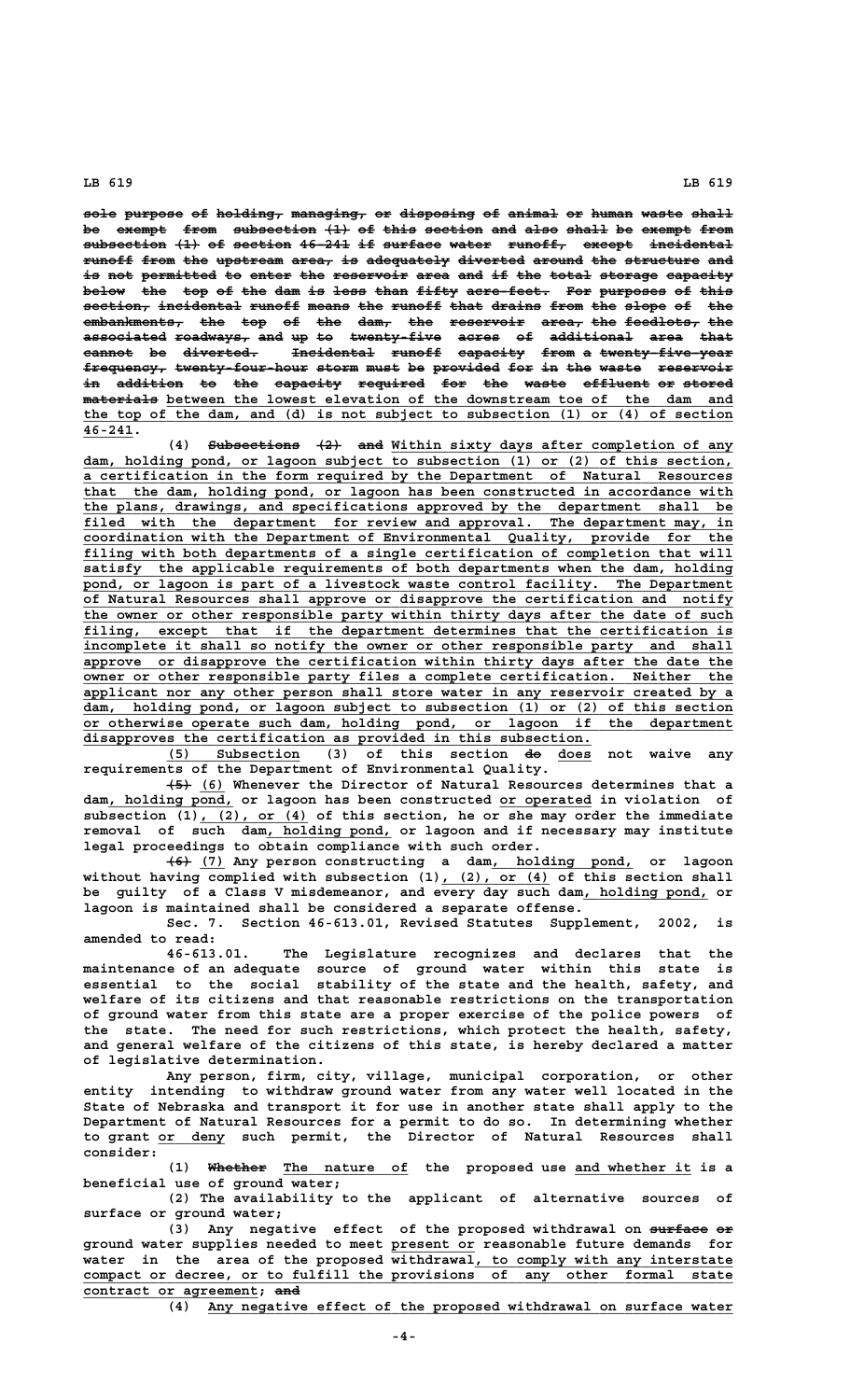**\_\_\_\_\_\_\_\_\_\_\_\_\_\_\_\_\_\_\_\_\_\_\_\_\_\_\_\_\_\_\_\_\_\_\_\_\_\_\_\_\_\_\_\_\_\_\_\_\_\_\_\_\_\_\_\_\_\_\_\_\_\_\_\_\_\_\_\_\_\_\_\_\_\_\_\_\_\_ supplies needed to meet present or reasonable future demands within the state, \_\_\_\_\_\_\_\_\_\_\_\_\_\_\_\_\_\_\_\_\_\_\_\_\_\_\_\_\_\_\_\_\_\_\_\_\_\_\_\_\_\_\_\_\_\_\_\_\_\_\_\_\_\_\_\_\_\_\_\_\_\_\_\_\_\_\_\_\_\_\_\_\_\_\_\_\_\_ to comply with any interstate compact or decree, or to fulfill the provisions \_\_\_\_\_\_\_\_\_\_\_\_\_\_\_\_\_\_\_\_\_\_\_\_\_\_\_\_\_\_\_\_\_\_\_\_\_\_\_\_\_\_\_\_\_\_\_\_ of any other formal state contract or agreement;**

 **\_\_\_\_\_\_\_\_\_\_\_\_\_\_\_\_\_\_\_\_\_\_\_\_\_\_\_\_\_\_\_\_\_\_\_\_\_\_\_\_\_\_\_\_\_\_\_\_\_\_\_\_\_\_\_\_\_\_\_\_\_\_\_\_\_\_\_\_ (5) Any adverse environmental effect of the proposed withdrawal or \_\_\_\_\_\_\_\_\_\_\_\_\_\_\_\_\_\_\_\_\_\_\_\_\_\_\_\_\_\_\_ transportation of ground water;**

 **\_\_\_\_\_\_\_\_\_\_\_\_\_\_\_\_\_\_\_\_\_\_\_\_\_\_\_\_\_\_\_\_\_\_\_\_\_\_\_\_\_\_\_\_\_\_\_\_\_\_\_\_\_\_\_\_\_\_\_\_\_\_\_\_\_\_\_\_ (6) The cumulative effect of the proposed withdrawal and transfer \_\_\_\_\_\_\_\_\_\_\_\_\_\_\_\_\_\_\_\_\_\_\_\_\_\_\_\_\_\_\_\_\_\_\_\_\_\_\_\_\_\_\_\_\_\_\_\_\_\_\_\_\_\_\_\_\_\_\_\_\_\_\_\_\_\_\_\_\_\_\_\_\_\_\_\_\_\_ relative to the matters listed in subdivisions (3) through (6) of this section \_\_\_\_\_\_\_\_\_\_\_\_\_\_\_\_\_\_\_\_\_\_\_\_\_\_\_\_\_\_\_\_\_\_\_\_\_\_\_\_\_\_\_\_\_\_\_\_\_\_\_\_\_\_\_\_\_\_\_\_\_\_\_\_\_\_\_\_\_\_\_\_\_\_\_\_\_\_ when considered in conjunction with all other transfers subject to this section; and \_\_\_\_\_\_\_\_\_\_\_\_**

 **\_\_\_ (7) Any other factors consistent with the purposes of this section** that the director deems relevant to protect the interests health, safety, and  **\_\_\_\_\_\_\_ welfare of the state and its citizens.**

**Issuance of a permit shall be conditioned on the applicant's compliance with the rules and regulations of the natural resources district from which the water is to be withdrawn. The applicant shall be required to provide access to his or her property at reasonable times for purposes of inspection by officials of the district or the department.**

**The director may include such reasonable conditions on the proposed use as he or she deems necessary to carry out the purposes of this section. Sec. 8. Section 46-642, Revised Statutes Supplement, 2002, is amended to read:**

 **\_\_\_ 46-642. (1) If the Director of Natural Resources finds that the withdrawal and transportation of ground water requested by the applicant are reasonable, are not contrary to the conservation and beneficial use of ground water, and are not otherwise detrimental to the public welfare, he or she shall grant a permit to the applicant to withdraw and transport water in the amount applied for or in a lesser amount. The permit so granted shall have a priority date as of the time when the application is filed with the director.**

 **\_\_\_\_\_\_\_\_\_\_\_\_\_\_\_\_\_\_\_\_\_\_\_\_\_\_\_\_\_\_\_\_\_\_\_\_\_\_\_\_\_\_\_\_\_\_\_\_\_\_\_\_\_\_\_\_\_\_\_\_\_\_\_\_\_\_\_\_ (2) In determining whether to grant or deny a permit under \_\_\_\_\_\_\_\_\_\_\_\_\_\_\_\_\_\_\_\_\_\_\_\_\_\_\_\_\_\_\_\_\_\_\_\_\_\_\_\_\_\_\_\_\_\_\_\_\_\_\_\_\_\_\_\_\_\_\_\_\_\_\_\_\_\_\_\_\_\_\_\_\_\_\_\_\_\_ subsection (1) of this section, the director shall consider the factors set** forth in subdivisions (1) through (7) of section  $46-613.01$ .

**Sec. 9. Section 46-656.01, Reissue Revised Statutes of Nebraska, is amended to read:**

**46-656.01. Sections 46-656.01 to 46-656.67 and section 11 of this \_\_\_\_\_\_\_\_\_\_\_\_\_\_\_\_\_\_\_\_\_\_ \_\_\_ act shall be known and may be cited as the Nebraska Ground Water Management and Protection Act.**

> **Sec. 10. Section 46-656.02, Reissue Revised Statutes of Nebraska, is amended to read:**

 **\_\_\_\_\_\_\_\_\_\_\_\_\_\_\_\_\_\_\_\_\_\_\_\_\_\_\_\_\_\_\_\_\_\_ 46-656.02. The Legislature finds that ownership of water is held by \_\_\_\_\_\_\_\_\_\_\_\_\_\_\_\_\_\_\_\_\_\_\_\_\_\_\_\_\_\_\_\_\_\_\_\_\_\_\_\_\_\_ the state for the benefit of its citizens, that ground water is one of the most valuable natural resources in the state, and that an adequate supply of \_ ground water is essential to the general welfare of the citizens of this state and to the present and future development of agriculture in the state. The Legislature recognizes its duty to define broad policy goals concerning the utilization and management of ground water and to ensure local implementation \_\_\_\_\_\_\_\_\_\_\_\_\_\_\_\_\_\_\_\_\_\_\_\_\_\_\_\_\_\_\_\_\_\_\_\_\_\_\_\_\_\_\_\_\_\_\_\_\_\_\_\_\_\_\_\_\_\_\_ of those goals. The Legislature also finds that natural resources districts** have the legal authority to regulate certain activities and, except as  **\_\_\_\_\_\_\_\_\_\_\_\_\_\_\_\_\_\_\_\_\_\_\_\_\_\_\_\_\_\_\_\_\_\_\_\_\_\_\_\_\_\_\_\_\_\_\_\_\_\_\_\_\_\_\_\_\_\_\_\_\_\_\_\_\_\_\_\_\_\_\_\_\_\_\_\_\_\_ otherwise specifically provided by statute, as local entities are the \_\_\_\_\_\_\_\_\_\_\_\_\_\_\_\_\_\_\_\_\_\_\_\_\_\_\_\_\_\_\_\_\_\_\_\_\_\_\_\_\_\_\_\_\_\_\_\_\_\_\_\_\_\_\_\_\_\_\_\_\_\_\_\_\_\_\_\_\_\_\_\_\_\_\_\_\_\_ preferred regulators of activities which may contribute to ground water depletion. \_\_\_\_\_\_\_\_\_\_**

**Every landowner shall be entitled to a reasonable and beneficial use of the ground water underlying his or her land subject to the provisions of Chapter 46, article 6, and the Nebraska Ground Water Management and Protection Act and the correlative rights of other landowners when the ground water supply is insufficient for all users. The Legislature determines that the goal shall be to extend ground water reservoir life to the greatest extent practicable consistent with beneficial use of the ground water and best management practices.**

**The Legislature further recognizes and declares that the management, protection, and conservation of ground water and the beneficial use thereof are essential to the economic prosperity and future well-being of the state and that the public interest demands procedures for the implementation of management practices to conserve and protect ground water supplies and to prevent the contamination or inefficient or improper use thereof. The Legislature recognizes the need to provide for orderly management systems in areas where management of ground water is necessary to achieve locally determined ground water management objectives and where available data, evidence, or other information indicates that present or potential ground water conditions, including subirrigation conditions, require the designation of areas with special regulation of development and use.**

**Nothing in the Nebraska Ground Water Management and Protection Act relating to the contamination of ground water is intended to limit the powers**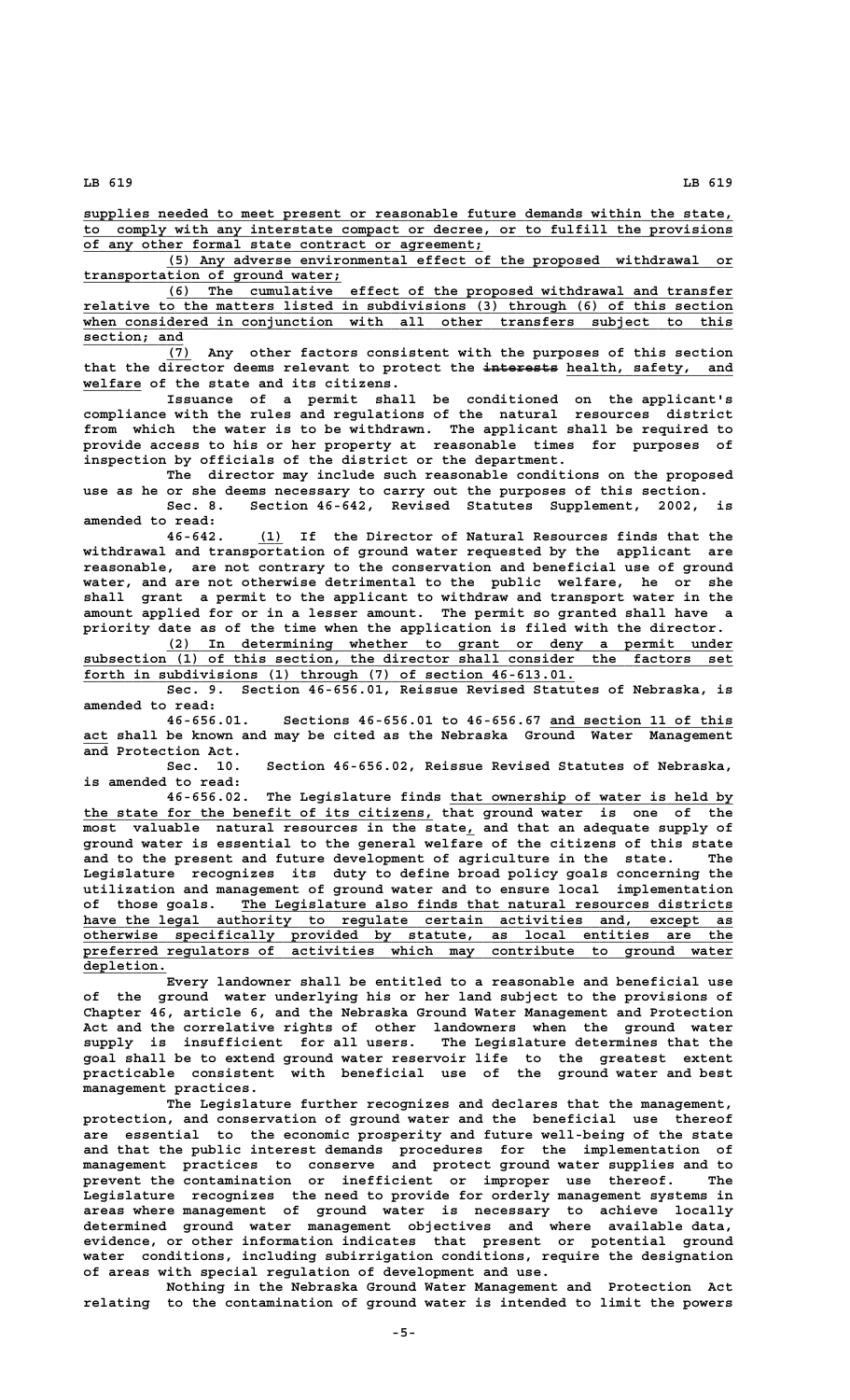**of the Department of Environmental Quality provided in Chapter 81, article 15.**

 **\_\_\_\_\_\_\_\_\_\_\_\_\_\_\_\_\_\_\_\_\_\_\_\_\_\_\_\_\_\_\_\_\_\_\_\_\_\_\_\_\_\_\_\_\_\_\_\_\_\_\_\_\_\_\_ Sec. 11. (1) Whenever a natural resources district pursuant to \_\_\_\_\_\_\_\_\_\_\_\_\_\_\_\_\_\_\_\_\_\_\_\_\_\_\_\_\_\_\_\_\_\_\_\_\_\_\_\_\_\_\_\_\_\_\_\_\_\_\_\_\_\_\_\_\_\_\_\_\_\_\_\_\_\_\_\_\_\_\_\_\_\_\_\_\_\_ subsection (16) of section 46-656.28 has temporarily suspended the drilling of**  $new$  wells in all or part of the district, ground water withdrawn outside the  **\_\_\_\_\_\_\_\_\_\_\_\_\_\_\_\_\_\_\_\_\_\_\_\_\_\_\_\_\_\_\_\_\_\_\_\_\_\_\_\_\_\_\_\_\_\_\_\_\_\_\_\_\_\_\_\_\_\_\_\_\_\_\_\_\_\_\_\_\_\_\_\_\_\_\_\_\_\_ affected area shall not be transported for use inside such area unless (a) \_\_\_\_\_\_\_\_\_\_\_\_\_\_\_\_\_\_\_\_\_\_\_\_\_\_\_\_\_\_\_\_\_\_\_\_\_\_\_\_\_\_\_\_\_\_\_\_\_\_\_\_\_\_\_\_\_\_\_\_\_\_\_\_\_\_\_\_\_\_\_\_\_\_\_\_\_\_ such withdrawal and transport began before the temporary suspension took \_\_\_\_\_\_\_\_\_\_\_\_\_\_\_\_\_\_\_\_\_\_\_\_\_\_\_\_\_\_\_\_\_\_\_\_\_\_\_\_\_\_\_\_\_\_\_\_\_\_\_\_\_\_\_\_\_\_\_\_\_\_\_\_\_\_\_\_\_\_\_\_\_\_\_\_\_\_ effect, (b) the water is used solely for domestic purposes, or (c) such \_\_\_\_\_\_\_\_\_\_\_\_\_\_\_\_\_\_\_\_\_\_\_\_\_\_\_\_\_\_\_\_\_\_\_\_\_\_\_\_\_\_\_\_\_\_\_\_\_\_\_\_\_\_\_\_\_\_\_\_\_\_\_\_\_\_\_\_\_\_\_\_\_\_\_\_\_\_ withdrawal and transport is approved in advance by the district imposing the** temporary suspension and, if the water is withdrawn in another natural  **\_\_\_\_\_\_\_\_\_\_\_\_\_\_\_\_\_\_\_\_\_\_\_\_\_\_\_\_\_\_\_\_\_\_\_\_\_\_\_\_\_\_ resources district, by the other district.**

 **\_\_\_\_\_\_\_\_\_\_\_\_\_\_\_\_\_\_\_\_\_\_\_\_\_\_\_\_\_\_\_\_\_\_\_\_\_\_\_\_\_\_\_\_\_\_\_\_\_\_\_\_\_\_\_\_\_\_\_\_\_\_\_\_\_\_\_\_ (2) Whenever a natural resources district pursuant to subdivision \_\_\_\_\_\_\_\_\_\_\_\_\_\_\_\_\_\_\_\_\_\_\_\_\_\_\_\_\_\_\_\_\_\_\_\_\_\_\_\_\_\_\_\_\_\_\_\_\_\_\_\_\_\_\_\_\_\_\_\_\_\_\_\_\_\_\_\_\_\_\_\_\_\_\_\_\_\_ (1)(k) of section 46-656.25 has closed all or part of the district to the \_\_\_\_\_\_\_\_\_\_\_\_\_\_\_\_\_\_\_\_\_\_\_\_\_\_\_\_\_\_\_\_\_\_\_\_\_\_\_\_\_\_\_\_\_\_\_\_\_\_\_\_\_\_\_\_\_\_\_\_\_\_\_\_\_\_\_\_\_\_\_\_\_\_\_\_\_\_ issuance of additional well permits, ground water withdrawn outside the \_\_\_\_\_\_\_\_\_\_\_\_\_\_\_\_\_\_\_\_\_\_\_\_\_\_\_\_\_\_\_\_\_\_\_\_\_\_\_\_\_\_\_\_\_\_\_\_\_\_\_\_\_\_\_\_\_\_\_\_\_\_\_\_\_\_\_\_\_\_\_\_\_\_\_\_\_\_ affected area shall not be transported for use inside such area unless (a) \_\_\_\_\_\_\_\_\_\_\_\_\_\_\_\_\_\_\_\_\_\_\_\_\_\_\_\_\_\_\_\_\_\_\_\_\_\_\_\_\_\_\_\_\_\_\_\_\_\_\_\_\_\_\_\_\_\_\_\_\_\_\_\_\_\_\_\_\_\_\_\_\_\_\_\_\_\_ such withdrawal and transport began before the affected area was closed to the \_\_\_\_\_\_\_\_\_\_\_\_\_\_\_\_\_\_\_\_\_\_\_\_\_\_\_\_\_\_\_\_\_\_\_\_\_\_\_\_\_\_\_\_\_\_\_\_\_\_\_\_\_\_\_\_\_\_\_\_\_\_\_\_\_\_\_\_\_\_\_\_\_\_\_\_\_\_ issuance of additional well permits, (b) the water is used solely for domestic** purposes, or (c) such withdrawal and transport is approved in advance by the  **\_\_\_\_\_\_\_\_\_\_\_\_\_\_\_\_\_\_\_\_\_\_\_\_\_\_\_\_\_\_\_\_\_\_\_\_\_\_\_\_\_\_\_\_\_\_\_\_\_\_\_\_\_\_\_\_\_\_\_\_\_\_\_\_\_\_\_\_\_\_\_\_\_\_\_\_\_\_ district that closed the affected area to additional well permits and, if the** water is withdrawn in another natural resources district, by the other  **district. \_\_\_\_\_\_\_\_\_**

**Sec. 12. Section 46-656.12, Revised Statutes Supplement, 2002, is amended to read:**

**46-656.12. Each district shall prepare a ground water management plan based upon the best available information and submit such plan to the Director of Natural Resources for review and approval.**

**The plan shall include, but not be limited to, the identification to the extent possible of:**

**(1) Ground water supplies within the district including transmissivity, saturated thickness maps, and other ground water reservoir information, if available;**

**(2) Local recharge characteristics and rates from any sources, if available;**

**(3) Average annual precipitation and the variations within the district;**

**(4) Crop water needs within the district;**

**(5) Current ground water data-collection programs;**

**(6) Past, present, and potential ground water use within the district;**

**(7) Ground water quality concerns within the district;**

**(8) Proposed water conservation and supply augmentation programs for the district;**

**(9) The availability of supplemental water supplies, including the opportunity for ground water recharge;**

**(10) The opportunity to integrate and coordinate the use of water from different sources of supply;**

**(11) Ground water management objectives, including a proposed ground water reservoir life goal for the district. For management plans adopted or revised after July 19, 1996, the ground water management objectives may include any proposed integrated management objectives for hydrologically** connected ground water and surface water supplies but a management plan does not have to be revised prior to the adoption or implementation of a joint  **\_\_\_\_\_\_\_\_\_\_\_\_\_\_\_\_\_\_\_\_\_\_\_\_\_\_\_\_\_\_\_\_\_\_\_\_\_\_\_\_\_ action plan pursuant to section 46-656.28;**

**(12) Existing subirrigation uses within the district;**

**(13) The relative economic value of different uses of ground water proposed or existing within the district; and**

**(14) The geographic and stratigraphic boundaries of any proposed management area.**

**If the expenses incurred by a district preparing a ground water management plan exceed twenty-five percent of the district's current budget, the district may make application to the Nebraska Resources Development Fund for assistance.**

**If a control area, management area, or special ground water quality protection area has been designated in a district prior to July 19, 1996, the area shall be designated a management area but the district shall not be required to adopt or amend its existing rules, regulations, action plan, or ground water management plan, due to that change in designation, for the geographical area of the district included in such control area, management area, or special ground water quality protection area. A district may change references from control area or special ground water quality protection area to management area without holding a public hearing. Before taking any action described in the remainder of this section, a district shall hold a public hearing within the district. Notice of the hearing shall be given as provided**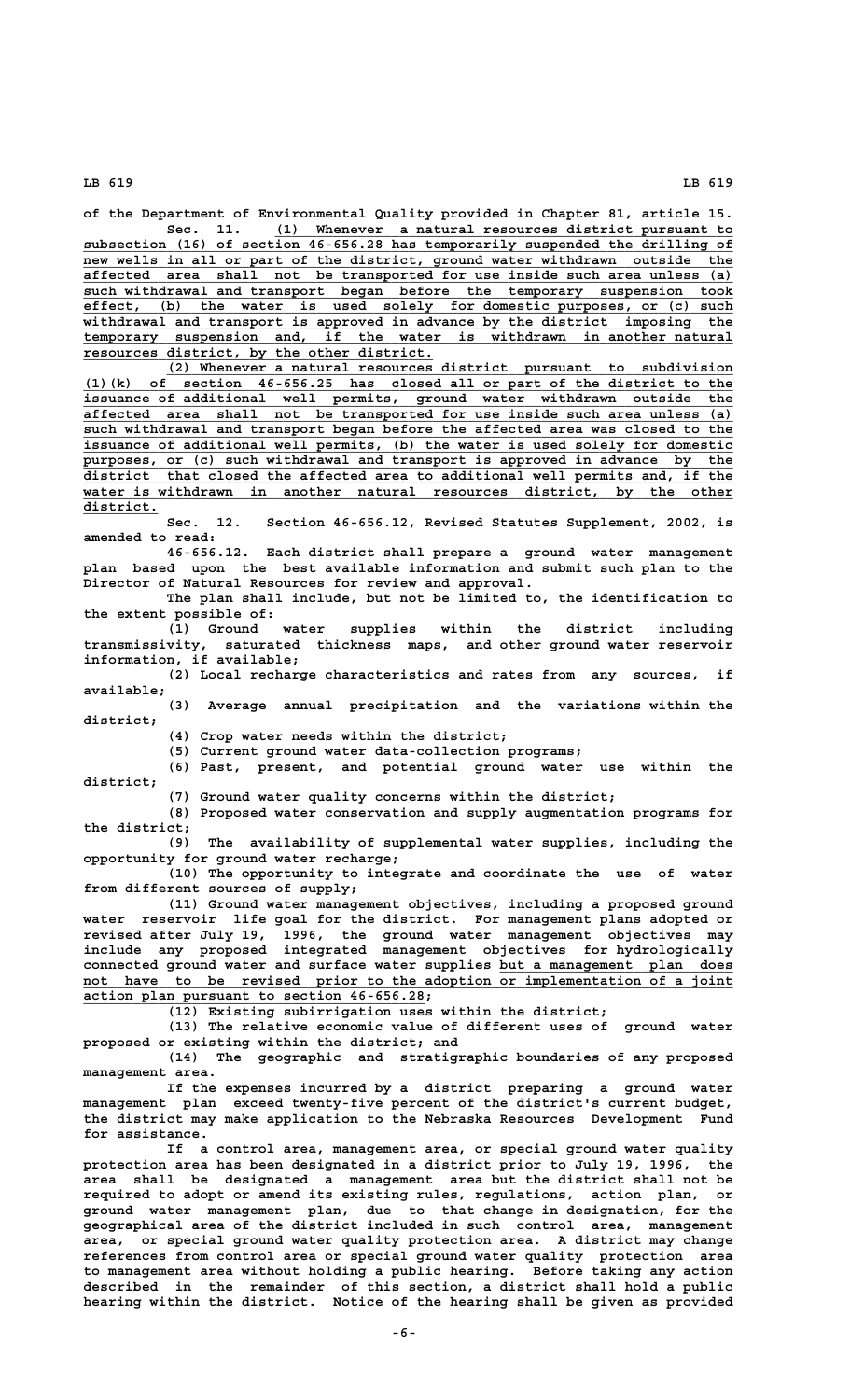**in section 46-656.19. If the changes made by Laws 1996, LB 108, require substantive changes to the district's rules, regulations, or plans, the district shall enact appropriate amendments to such rules, regulations, or plans. A district in which a special ground water quality protection area was designated prior to July 19, 1996, shall insure compliance with section 46-656.29. A district in which a control area, management area, or special ground water quality protection area was designated prior to July 19, 1996, may adopt any of the controls permitted by section 46-656.25.**

**Sec. 13. Section 46-683, Reissue Revised Statutes of Nebraska, is amended to read:**

**46-683. (1) The director shall issue a written order containing** specific findings of fact either granting or denying a permit. The director **shall grant a permit only if he or she finds that the applicant's withdrawal and any transfer of ground water are in the public interest. In determining whether the withdrawal and transfer, if any, are in the public interest, the director's considerations shall include, but not be limited to:**

**(a) Possible adverse effects on existing surface or ground water users;**

**(b) The effect of the withdrawal and any transfer of ground water on surface or ground water supplies needed to meet reasonably anticipated domestic and agricultural demands in the area of the proposed ground water withdrawal;**

**(c) The availability of alternative sources of surface or ground water reasonably accessible to the applicant in or near the region of the proposed withdrawal or use;**

**(d) The economic benefit of the applicant's proposed use;**

**(e) The social and economic benefits of existing uses of surface or ground water in the area of the applicant's proposed use and any transfer; (f) Any waivers of liability from existing users filed with the**

director; and

 **\_\_\_\_\_\_\_\_\_\_\_\_\_\_\_\_\_\_\_\_\_\_\_\_\_\_\_\_\_\_\_\_\_\_\_\_\_\_\_\_\_\_\_\_\_\_\_\_\_\_\_\_\_\_\_\_\_\_\_\_\_\_ (g) The effects on interstate compacts or decrees and the \_\_\_\_\_\_\_\_\_\_\_\_\_\_\_\_\_\_\_\_\_\_\_\_\_\_\_\_\_\_\_\_\_\_\_\_\_\_\_\_\_\_\_\_\_\_\_\_\_\_\_\_\_\_\_\_\_\_\_\_\_\_\_\_\_\_\_\_\_\_\_\_\_\_\_ fulfillment of the provisions of any other state contract or agreement; and**

 **\_\_\_ (h) Other factors reasonably affecting the equity of granting the permit.**

**(2) The director may grant a permit for less water than requested by the applicant. The director may also impose reasonable conditions on the manner and timing of the ground water withdrawals and on the manner of any transfer of ground water which the director deems necessary to protect existing users of water. The director shall issue such written order within ninety days of the hearing.**

**Sec. 14. Section 46-691, Revised Statutes Supplement, 2002, is amended to read:**

**46-691. (1) Any person who withdraws ground water for agricultural purposes, or for any purpose pursuant to a ground water remediation plan as required under the Environmental Protection Act, including the providing of water for domestic purposes, from aquifers located within the State of Nebraska may transfer the use of the ground water off the overlying land if the ground water is put to a reasonable and beneficial use within the State of Nebraska and is used for an agricultural purpose, or for any purpose pursuant to a ground water remediation plan as required under the Environmental Protection Act, including the providing of water for domestic purposes, after transfer, and if such withdrawal, transfer, and use (a) will not significantly adversely affect any other water user, (b) is consistent with all applicable statutes and rules and regulations, and (c) is in the public interest. The \_\_\_ \_\_\_\_\_\_\_\_\_\_\_\_\_\_\_\_\_\_\_\_\_\_\_\_\_\_\_\_\_\_\_\_\_\_\_\_\_\_\_\_\_\_\_\_\_\_\_\_\_\_\_\_\_\_\_\_\_\_\_\_\_\_\_\_\_\_\_\_\_\_\_\_\_\_\_\_\_\_ determination made by a natural resources district under subsection (2) of** this section or the Director of Natural Resources under subsection (3) of this  **\_\_\_\_\_\_\_\_\_\_\_\_\_\_\_\_\_\_\_\_\_\_\_\_\_\_\_\_\_\_\_\_\_\_\_\_\_\_\_\_\_\_\_\_\_\_\_\_\_\_\_\_\_\_\_\_\_\_\_\_\_\_\_\_\_\_\_\_\_\_\_\_\_\_\_\_\_\_ section shall include consideration of the factors set forth in subdivisions \_\_\_\_\_\_\_\_\_\_\_\_\_\_\_\_\_\_\_\_\_\_\_\_\_\_\_\_\_\_\_\_\_\_\_\_\_ (1) through (7) of section 46-613.01. For purposes of this section, domestic has the same meaning as in section 46-613.**

**(2) Any affected party may object to the transfer of ground water by filing written objections, specifically stating the grounds for such objection, in the office of the natural resources district containing the land from which the ground water is withdrawn. Upon the filing of such objections or on its own initiative, the natural resources district shall conduct a preliminary investigation to determine if the withdrawal, transfer, and use of ground water is consistent with the requirements of subsection (1) of this section. Following the preliminary investigation, if the district has reason to believe that the withdrawal, transfer, or use may not comply with any rule or regulation of the district, it may utilize its authority under the Nebraska Ground Water Management and Protection Act to prohibit such withdrawal, transfer, or use. If the district has reason to believe that the withdrawal, transfer, and use is consistent with all rules and regulations of the district**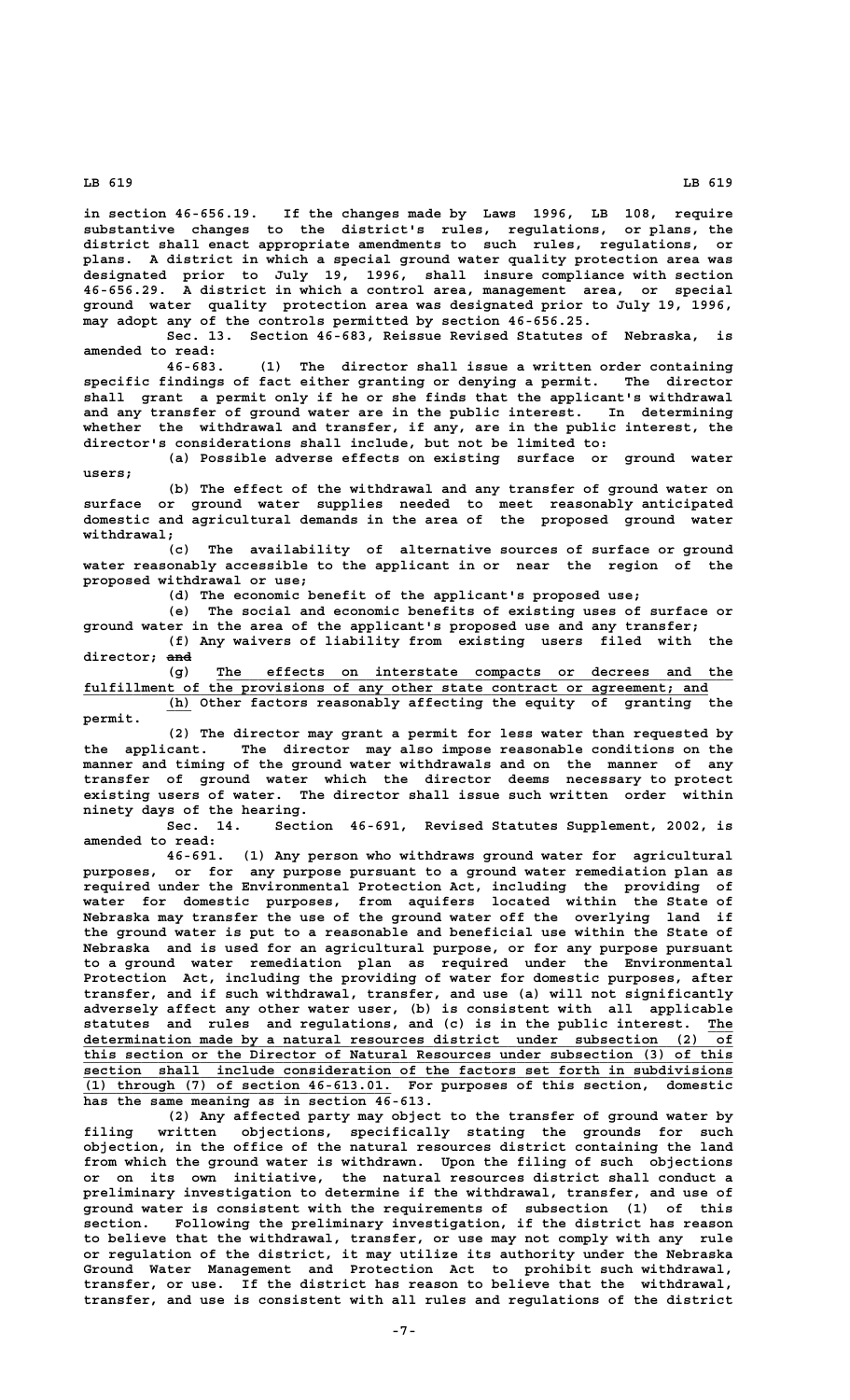**but may not comply with one or more other requirements of subsection (1) of this section, the district shall request that the Department of Natural Resources hold a hearing on such transfer.**

**(3) At the hearing, all interested persons may appear and present testimony. Agencies or political subdivisions of this state and the appropriate natural resources districts shall offer as evidence any information in their possession which they deem relevant to the purposes of the hearing. After the hearing, if the Director of Natural Resources finds that the withdrawal, transfer, or use of ground water is contrary to the requirements of subsection (1) of this section, he or she shall issue a cease and desist order prohibiting the withdrawal and transfer.**

**(4) The director may adopt and promulgate rules and regulations to carry out this section.**

**Sec. 15. Section 54-2401, Revised Statutes Supplement, 2002, is amended to read:**

Sections 54-2401 to 54-2414 and section 17 of this act **shall be known and may be cited as the Livestock Waste Management Act.**

**Sec. 16. Section 54-2412, Revised Statutes Supplement, 2002, is amended to read:**

**54-2412. (1) An applicant for a permit for a livestock waste control facility under the Livestock Waste Management Act shall, before issuance of a permit by the Department of Environmental Quality, obtain any necessary approvals from the Department of Natural Resources under section 46-257 and certify such approvals to the Department of Environmental Quality. The Department of Environmental Quality, with the concurrence of the Department of Natural Resources, may require the applicant to obtain approval** from the Department of Natural Resources for any dam, holding pond, or lagoon  $\tt{structure_7}$  the failure of which would not otherwise require approval under  **\_\_\_\_\_\_\_\_\_\_\_\_\_\_\_\_\_\_\_\_\_\_\_\_\_\_\_\_\_\_\_\_\_\_\_\_\_\_\_\_\_\_\_\_\_\_\_\_\_\_\_\_\_\_\_\_\_\_\_\_\_\_\_\_\_\_\_\_\_\_\_ subsection (1) of section 46-257 but which in the event of a failure could result in a significant discharge into waters of the state and have a**  $signal$  isignificant impact on the environment. When such approval is required, the **Department of Natural Resources shall approve or deny the dam or lagoon —————————— —— ——————— ————————— ————— ——————— —— ———— ——— ——— —— ————— structure within sixty days after the request is made. The Department of ————————— —————— ————— ———— ————— ——— ——————— —— ————— Environmental Quality may provide for the payment of such costs of the Department of Natural Resources with revenue generated under section 54-2408.**

**(2) The department may require an engineering evaluation or assessment performed by a licensed professional engineer for an existing livestock waste control facility if after an inspection: (a) The department determines that the facility has (i) visible signs of structural breakage below the permanent pool, (ii) signs of discharge or proven discharge due to structural weakness, (iii) improper maintenance, or (iv) inadequate capacity; or (b) the department has reason to believe that an existing livestock waste control facility has violated or threatens to violate the Environmental Protection Act, the Livestock Waste Management Act, or any rules or regulations adopted and promulgated under such acts. Notwithstanding the Engineers and Architects Regulation Act, new class I livestock waste control facilities are exempt from the Engineers and Architects Regulation Act.**

 **\_\_\_\_\_\_\_\_\_\_\_\_\_\_\_\_\_\_\_\_\_\_\_\_\_\_\_\_\_\_\_\_\_\_\_\_\_\_\_\_\_\_\_\_\_\_\_\_\_\_\_\_\_\_\_\_ Sec. 17. (1) Except as provided in this section, no new livestock** waste control facility shall be constructed on or after the effective date of  **\_\_\_\_\_\_\_\_\_\_\_\_\_\_\_\_\_\_\_\_\_\_\_\_\_\_\_\_\_\_\_\_\_\_\_\_\_\_\_\_\_\_\_\_\_\_\_\_\_\_\_\_\_\_\_\_\_\_\_\_\_\_\_\_\_\_\_\_\_\_\_\_\_\_\_\_\_\_ this act unless surface water runoff from the upstream area, except incidental \_\_\_\_\_\_\_\_\_\_\_\_\_\_\_\_\_\_\_\_\_\_\_\_\_\_\_\_\_\_\_\_\_\_\_\_\_\_\_\_\_\_\_\_\_\_\_\_\_\_\_\_\_\_\_\_\_\_\_\_\_\_\_\_\_\_\_\_\_\_\_\_\_\_\_\_\_\_ runoff, is adequately diverted around the structure and is not permitted to** enter the reservoir area. For purposes of this section, incidental runoff means the runoff that drains from the slope of the embankments, the top of the dam, the reservoir area, the feedlots, the associated roadways, and up to twenty-five acres of additional area that cannot be diverted. Incidental dam, the reservoir area, the feedlots, the associated roadwa<br>twenty-five acres of additional area that cannot be diverted.  **\_\_\_\_\_\_\_\_\_\_\_\_\_\_\_\_\_\_\_\_\_\_\_\_\_\_\_\_\_\_\_\_\_\_\_\_\_\_\_\_\_\_\_\_\_\_\_\_\_\_\_\_\_\_\_\_\_\_\_\_\_\_\_\_\_\_\_\_\_\_\_\_\_\_\_\_\_\_ runoff capacity from a twenty-five-year frequency, twenty-four-hour storm \_\_\_\_\_\_\_\_\_\_\_\_\_\_\_\_\_\_\_\_\_\_\_\_\_\_\_\_\_\_\_\_\_\_\_\_\_\_\_\_\_\_\_\_\_\_\_\_\_\_\_\_\_\_\_\_\_\_\_\_\_\_\_\_\_\_\_\_\_\_\_\_\_\_\_\_\_\_ shall be provided for in the waste reservoir in addition to the capacity \_\_\_\_\_\_\_\_\_\_\_\_\_\_\_\_\_\_\_\_\_\_\_\_\_\_\_\_\_\_\_\_\_\_\_\_\_\_\_\_\_\_\_\_\_\_\_\_\_\_\_\_ required for the waste effluent or stored materials.**

 **\_\_\_\_\_\_\_\_\_\_\_\_\_\_\_\_\_\_\_\_\_\_\_\_\_\_\_\_\_\_\_\_\_\_\_\_\_\_\_\_\_\_\_\_\_\_\_\_\_\_\_\_\_\_\_\_\_\_\_\_\_\_\_\_\_\_\_\_ (2) The Department of Natural Resources shall permit a requested \_\_\_\_\_\_\_\_\_\_\_\_\_\_\_\_\_\_\_\_\_\_\_\_\_\_\_\_\_\_\_\_\_\_\_\_\_\_\_\_\_\_\_\_\_\_\_\_\_\_\_\_\_\_\_\_\_\_\_\_\_\_\_\_\_\_\_\_\_\_\_\_\_\_\_\_\_\_ increase in the twenty-five-acre limitation for a new livestock waste control** facility for a livestock operation for which an inspection was requested prior  **\_\_\_\_\_\_\_\_\_\_\_\_\_\_\_\_\_\_\_\_\_\_\_\_\_\_\_\_\_\_\_\_\_\_\_\_\_\_\_\_\_\_\_\_\_\_\_\_\_\_\_\_\_\_\_\_\_\_\_\_\_\_\_\_\_\_\_\_\_\_\_\_\_\_\_\_\_\_ to January 1, 2000, in accordance with section 54-2406 unless the department \_\_\_\_\_\_\_\_\_\_\_\_\_\_\_\_\_\_\_\_\_\_\_\_\_\_\_\_\_\_\_\_\_\_\_\_\_\_\_\_\_\_\_\_\_\_\_\_\_\_\_\_\_\_\_\_\_\_\_\_\_\_\_\_\_\_\_\_\_\_\_\_\_\_\_\_\_\_ determines that the detriment to existing water users that would result from** permitting the acreage increase would outweigh the detriment to the operator  **\_\_\_\_\_\_\_\_\_\_\_\_\_\_\_\_\_\_\_\_\_\_\_\_\_\_\_\_\_\_\_\_\_\_\_\_\_\_\_\_\_\_\_\_\_\_\_\_\_\_\_\_\_\_\_\_\_\_\_\_\_\_ of the livestock operation if the increase were not permitted.**

 **\_\_\_\_\_\_\_\_\_\_\_\_\_\_\_\_\_\_\_\_\_\_\_\_\_\_\_\_\_\_\_\_\_\_\_\_\_\_\_\_\_\_\_\_\_\_\_\_\_\_\_\_\_\_\_\_\_\_\_\_\_\_\_\_\_\_\_\_ (3) For other new livestock waste control facilities, the Department \_\_\_\_\_\_\_\_\_\_\_\_\_\_\_\_\_\_\_\_\_\_\_\_\_\_\_\_\_\_\_\_\_\_\_\_\_\_\_\_\_\_\_\_\_\_\_\_\_\_\_\_\_\_\_\_\_\_\_\_\_\_\_\_\_\_\_\_\_\_\_\_\_\_\_\_\_\_ of Natural Resources may permit an increase in the twenty-five-acre limitation \_\_\_\_\_\_\_\_\_\_\_\_\_\_\_\_\_\_\_\_\_\_\_\_\_\_\_\_\_\_\_\_\_\_\_\_\_\_\_\_\_\_\_\_\_\_\_\_\_\_\_\_\_\_\_\_\_\_\_\_\_\_\_\_\_\_\_\_\_\_\_\_\_\_\_\_\_\_ if it determines that (a) the applicant has no reasonable way to limit the \_\_\_\_\_\_\_\_\_\_\_\_\_\_\_\_\_\_\_\_\_\_\_\_\_\_\_\_\_\_\_\_\_\_\_\_\_\_\_\_\_\_\_\_\_\_\_\_\_\_\_\_\_\_\_\_\_\_\_\_\_\_\_\_\_\_\_\_\_\_\_\_\_\_\_\_\_\_ amount of the additional runoff acreage to twenty-five acres or less at the \_\_\_\_\_\_\_\_\_\_\_\_\_\_\_\_\_\_\_\_\_\_\_\_\_\_\_\_\_\_\_\_\_\_\_\_\_\_\_\_\_\_\_\_\_\_\_\_\_\_\_\_\_\_\_\_\_\_\_\_\_\_\_\_\_\_\_\_\_\_\_\_\_\_\_\_\_\_ proposed location of the livestock waste control facility, (b) the applicant \_\_\_\_\_\_\_\_\_\_\_\_\_\_\_\_\_\_\_\_\_\_\_\_\_\_\_\_\_\_\_\_\_\_\_\_\_\_\_\_\_\_\_\_\_\_\_\_\_\_\_\_\_\_\_\_\_\_\_\_\_\_\_\_\_\_\_\_\_\_\_\_\_\_\_\_\_\_ has no reasonable alternative for relocating the livestock waste control \_\_\_\_\_\_\_\_\_\_\_\_\_\_\_\_\_\_\_\_\_\_\_\_\_\_\_\_\_\_\_\_\_\_\_\_\_\_\_\_\_\_\_\_\_\_\_\_\_\_\_\_\_\_\_\_\_\_\_\_\_\_\_\_\_\_\_\_\_\_\_\_\_\_\_\_\_\_ facility so that the additional runoff acreage would not exceed twenty-five**